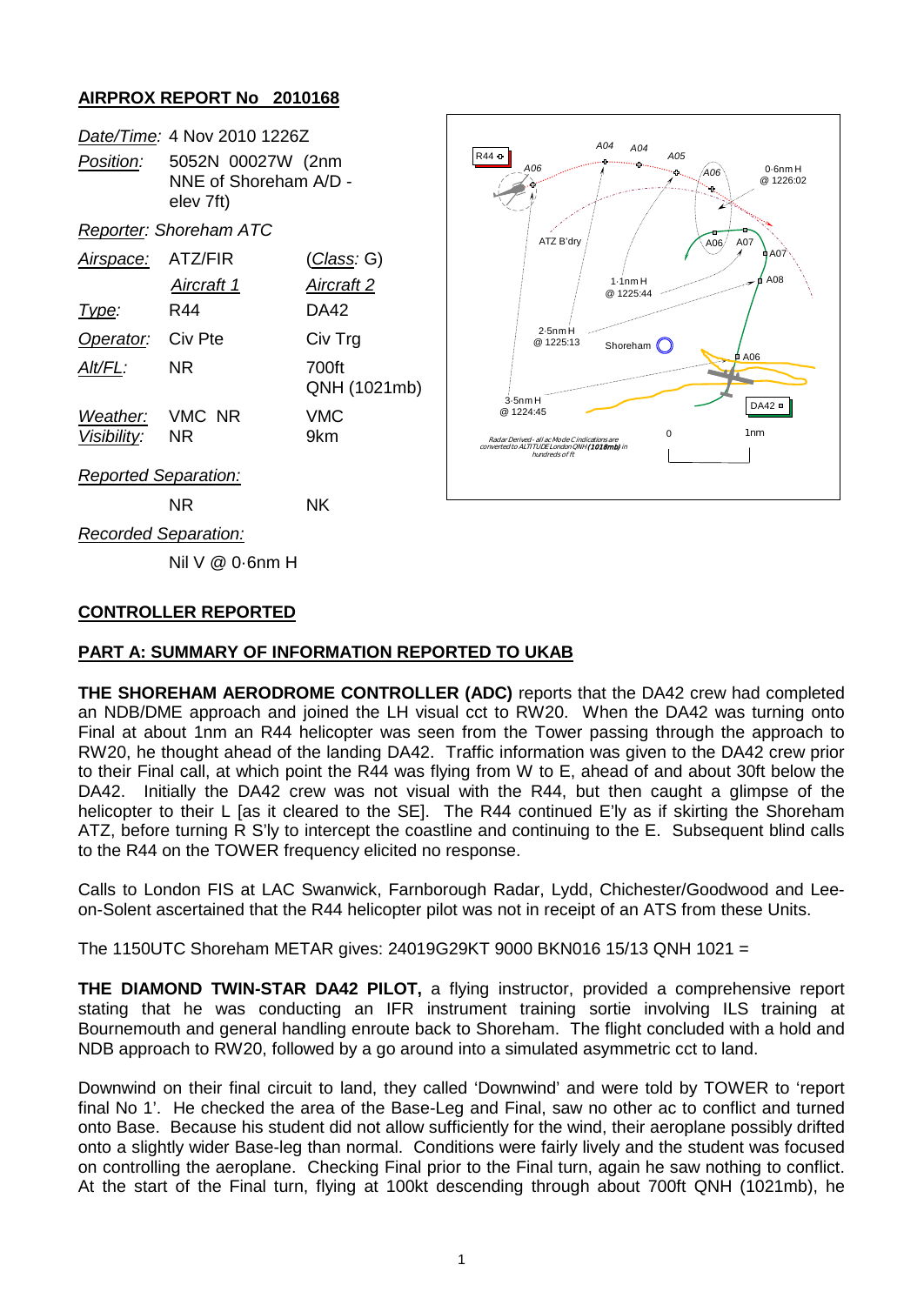called 'turning Final' and on releasing the transmit switch he thought he heard '..below passing right to left' or words to that effect from TOWER. Having heard no other RT from any other ac in the cct he assumed the call was for them and applied sufficient back pressure to level his aeroplane briefly until either he caught a glimpse of the other ac or TOWER advised that they were clear of the traffic (he could not recall which came first). He did not see the other ac until they had passed – an R44 helicopter sighted 1/2nm away. On realising that they were clear of the traffic, he reverted to close monitoring of his student (who was finding the conditions challenging) and the final approach and landing, which were completed without further incident. His student pilot did not see the conflicting ac at any point during the cct.

He had some recollection that they may have been given traffic information by TOWER about the R44 passing W to E to the N of the aerodrome and that he scanned that area and saw nothing; however, he cannot recall at exactly which point that happened. At no time during the course of the event did he hear the R44 pilot on frequency and he believed they were the only ac airborne on frequency at the time.

**LATCC (Mil) RAC** reports that although the AID of the R44 helicopter was quickly ascertained from the recorded Mode S data, contacting the pilot proved somewhat more problematic. Despite checking with various aerodromes in SE England, in addition to those contacted by Shoreham, the destination of the R44 could not be established. The helicopter is registered in the US and the owner registered as a holding company in New York City. Efforts to identify the pilot through this company were completely unsuccessful. Through the helpful assistance of the local FAA Office, the R44's engineering records were checked and the identity of the engineer who last worked on the helicopter established. Telephone enquiries met with no response, so the RAC wrote to the engineer who eventually made contact and believed the R44 was based at Wycombe Air Park, which was not correct. Further enquiries suggested a name but a search of CAA records, registrations and both pilot and radio licensing, drew a blank. Through another line of enquiry the pilot was eventually contacted on 4 Mar and provided a brief response, by e-mail that day, and subsequently rendered a brief Airprox report.

**THE ROBINSON R44 HELICOPTER PILOT** provided a brief report stating that he was operating VFR from a private landing site. He was flying in an easterly direction at 100kt along the south coast in VMC, he thought at 800ft amsl, but not in contact with any ATSU; a squawk was selected with Mode C on. The ac was turned NE to avoid the Shoreham ATZ but the DA42 was not seen. He suggested that training ac often fly ccts outside of the Aerodrome boundary.

His helicopter is coloured Blue and the HISL was on.

**ATSI** reports that the Airprox occurred to the NNE of Shoreham Airport, between the DA42 circuting inside the Shoreham ATZ and the R44 just outside the ATZ boundary, which is a circle of radius 2nm centred on the midpoint of RW12/20, extending from the surface to 2000ft aal. Shoreham ATC were providing a combined Aerodrome and Approach Control service, without the aid of surveillance equipment.

The DA42 was operating on a local flight from Shoreham Airport and at 1151:45, a BS was agreed whilst the crew completed general handling and the QNH (1021mb) passed. At 1211:10 the DA42 was cleared to commence an NDB/DME approach to RW20 and the pilot requested a go around into the visual cct. Following the go-around, at 1223:02 the Shoreham controller advised the DA42 pilot to, *"....report downwind for 2-0 left hand circuit circuits clear."*

At 1224:45, the DA42 pilot reported Downwind and the controller instructed him to report Final for RW20. The radar recording at 1225:13 shows the DA42 late downwind squawking A0401 indicating an altitude of 800ft London QNH (1018mb) with the R44 helicopter, squawking A7000 at an altitude of 400ft London QNH, 2·5nm NNW of the airport tracking E around the Shoreham ATZ. At 1225:44, the radar recording shows the DA42 inside the Shoreham ATZ, on Base-leg for RW20, indicating 700ft ALT, with the R44, indicating 400ft ALT, in the DA42's R 2 o'clock at a range of 1·1nm. The R44 continued to track E remaining just outside the Shoreham ATZ. It was at 1226:04, that the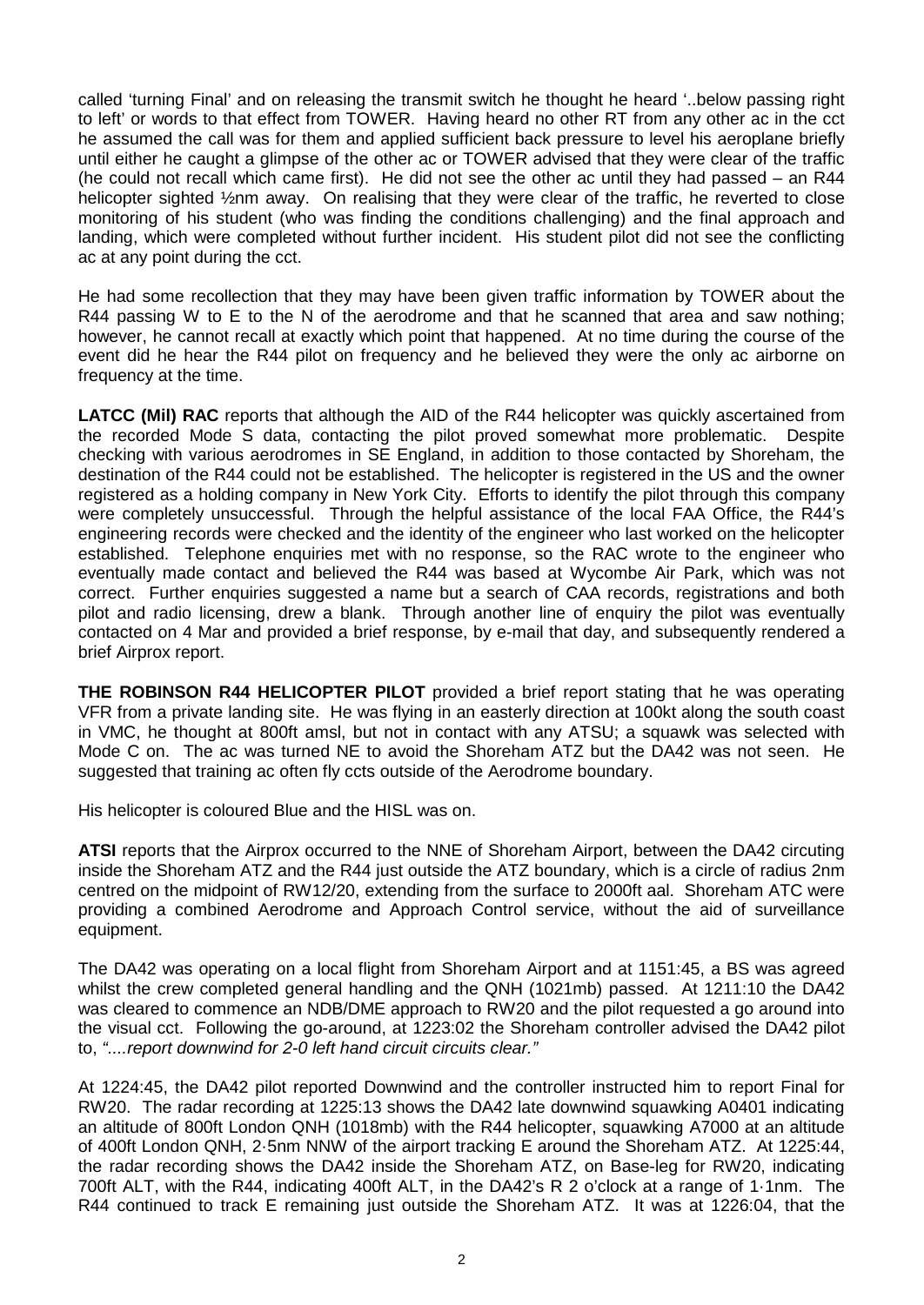Shoreham controller first advised the DA42 pilot of the presence of the R44, *"..caution a helicopter below you not on my frequency clear now."* At this point the radar recording shows the DA42 turning onto final at 1·6nm from the Airport with the R44 passing 0·6nm behind and just outside the ATZ; both ac are indicating 600ft ALT.

The controller's written report indicates that the helicopter passed ahead of the DA42 on Final approach and at the point the controller sighted the helicopter, it may have been perceived to have been crossing ahead and below the DA42. The radar recording, however, shows the R44 passing 0·5nm clear astern of the DA42, the latter descending through 500ft ALT on Final, with the helicopter just outside the ATZ boundary.

The Manual of Air Traffic Services (MATS) Part1, Section 2, Chapter 1, Page 1, Paragraph 2.1, states:

"Aerodrome Control is responsible for issuing information and instructions to aircraft under its control to achieve a safe, orderly and expeditious flow of air traffic and to assist pilots in preventing collisions between:

- a) aircraft flying in, and in the vicinity of, the ATZ;
- b) aircraft taking-off and landing."

The Shoreham controller passed an appropriate warning to the DA42 pilot regarding the close proximity of the helicopter. Radar recordings show that the helicopter was operating just outside the boundary of the Shoreham ATZ in Class G airspace. No RT call was made by the pilot of the helicopter to Shoreham ATC.

# **PART B: SUMMARY OF THE BOARD'S DISCUSSIONS**

Information available included reports from the pilots of both ac, transcripts of the relevant RT frequencies, radar video recordings, a report from the air traffic controller involved and the appropriate ATC authority.

In a GA Member's view the separation between ac was quite a lot and it was plain that the R44 pilot was aware of the Shoreham ATZ as he had reported he turned NE to remain clear. Whilst the recorded radar data reveals that that the R44 helicopter pilot had remained outwith the Shoreham ATZ, he did pass very close to the boundary as he flew around the NE'ly quadrant. Furthermore, it was clear that, notwithstanding the challenging wind conditions, the DA42 crew had turned onto Base-leg and Final well inside the ATZ. Controller Members thought it most unwise for the R44 pilot to fly this close to the Shoreham ATZ boundary as he crossed beneath the approach to RW20, especially without communicating with ATC. Pilot Members concurred and emphasised that better airmanship on his part would have been to make a short call to Shoreham ATC advising of his route and height, which would have provided a warning to the controller of his transit beneath the approach. This could also have improved the R44 pilot's own situational awareness about other traffic in the vicinity, as the Shoreham controller might well have considered it prudent to advise him of the DA42 before it passed 0·6nm to the S and which the R44 pilot reports he did not see at all.

The Board had no doubt that this controller reported Airprox was filed with the best of intentions based on what the Shoreham controller believed he had seen at the time. Controller Members recognised that ac ranges were difficult to judge visually from the VCR with different types of ac of greatly varying sizes. Moreover, the ADC did not have the benefit of an ATM to help him determine the relative geometry. The ADC had perceived that the R44 was inside the ATZ and was on a heading to cross through the approach, ahead of and below the DA42, hence his conscientious warning to the crew. However, the ATSI report and radar recording show this was not the case with the R44 passing clear astern of the DA42. Whilst the warning to the DA42 crew was passed with good intent and made them aware of the other ac, it was plain to the Members that no actual conflict